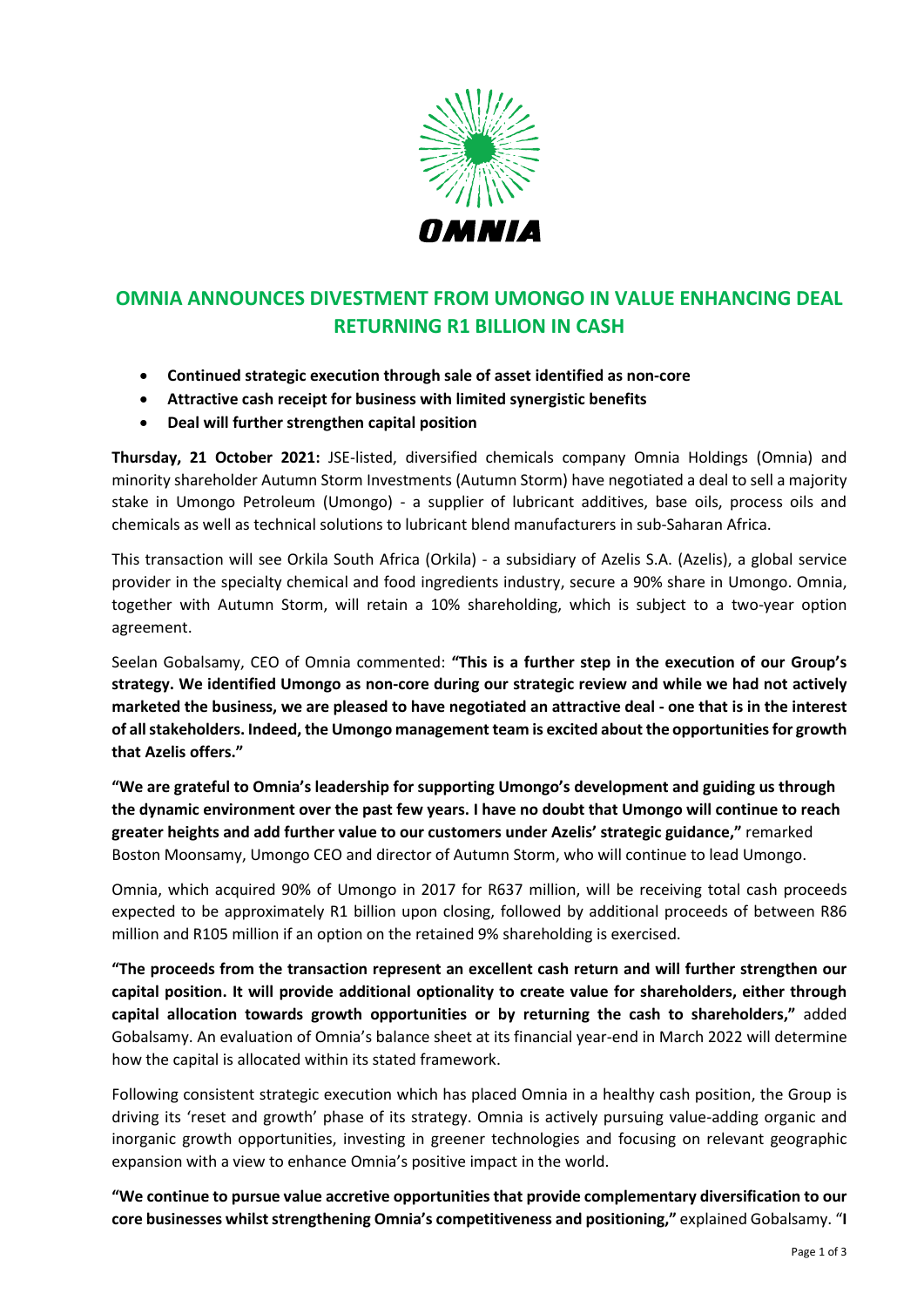**am delighted by Omnia's progress on our journey of sustainable growth. We have depth of talent within the Omnia family and a clear strategy taking global sector trends into account – all of which puts us in a strong position."**

The transaction is subject to conditions customary for transactions of this size and nature, including Competition Commission approval. The divestment is not subject to shareholder approval.

**ENDS**

### **Financial Communications Advisor:**

**Instinctif Partners** Louise Fortuin +27 (0)71 605 4294 Louise.fortuin@instinctif.com

### **NOTES TO EDITORS:**

## **About OMNIA**

Omnia is a diversified chemicals Group that supplies chemicals and specialised services and solutions for the agriculture, mining, and chemical application industries. Using technical innovation combined with intellectual capital, Omnia adds value for customers at every stage of the supply and service chain. With its vision of leaving a Better World, the Group's solutions promote the responsible use of chemicalsfor health, safety, and a lower environmental impact, with an increasing shift towards cleaner technologies.

Omnia's corporate office is based in Johannesburg, South Africa, and its main production facility is in Sasolburg, some 70 kilometres south of Johannesburg. At 31 March 2021, the Group had a physical presence in 25 countries and operations extending into the African continent, including South Africa, with additional focused operations in Australasia, Brazil, Canada and China.

#### **Operating Segments:**



**Agriculture RSA:** As part of its innovative Nutriology® concept, this division carries out research and development, production, distribution and sales of granular, liquid and speciality fertilizer, as well as a unique range of AgriBio products and value-added services and solutions. The South African customer base includes commercial and small-scale farmers,

co-operatives and other corporate clients. The business also supplies manufactured goods to Agriculture International, Mining and Chemicals.

**Agriculture International:** This division produces and trades in granular, liquid and speciality fertilizer, biostimulants, including humates, fulvates and kelp products. In addition to fertilizers, a full range of trace elements, biostimulants and plant health products are used globally to improve crop health, yields and improve soil health in a sustainable and environmentally conscious way. Products, value-added services and solutions are delivered to a broad customer base in Australia and Brazil and are exported internationally.



**Mining RSA:** This division comprises the BME business in South Africa. The business focuses on blasting agents – bulk emulsion and blended bulk explosives – complemented by the AXXIS™ electronic detonator system and modern software that are crucial to cost-efficient and safe rock breaking. BME leverages its blasting products, equipment, accessories, services

and solutions to add value to customers' blasting operations. A part of Mining RSA's revenue relates to the recovery of costs for services and technology. This division also provides raw material and other supplies to Mining International.